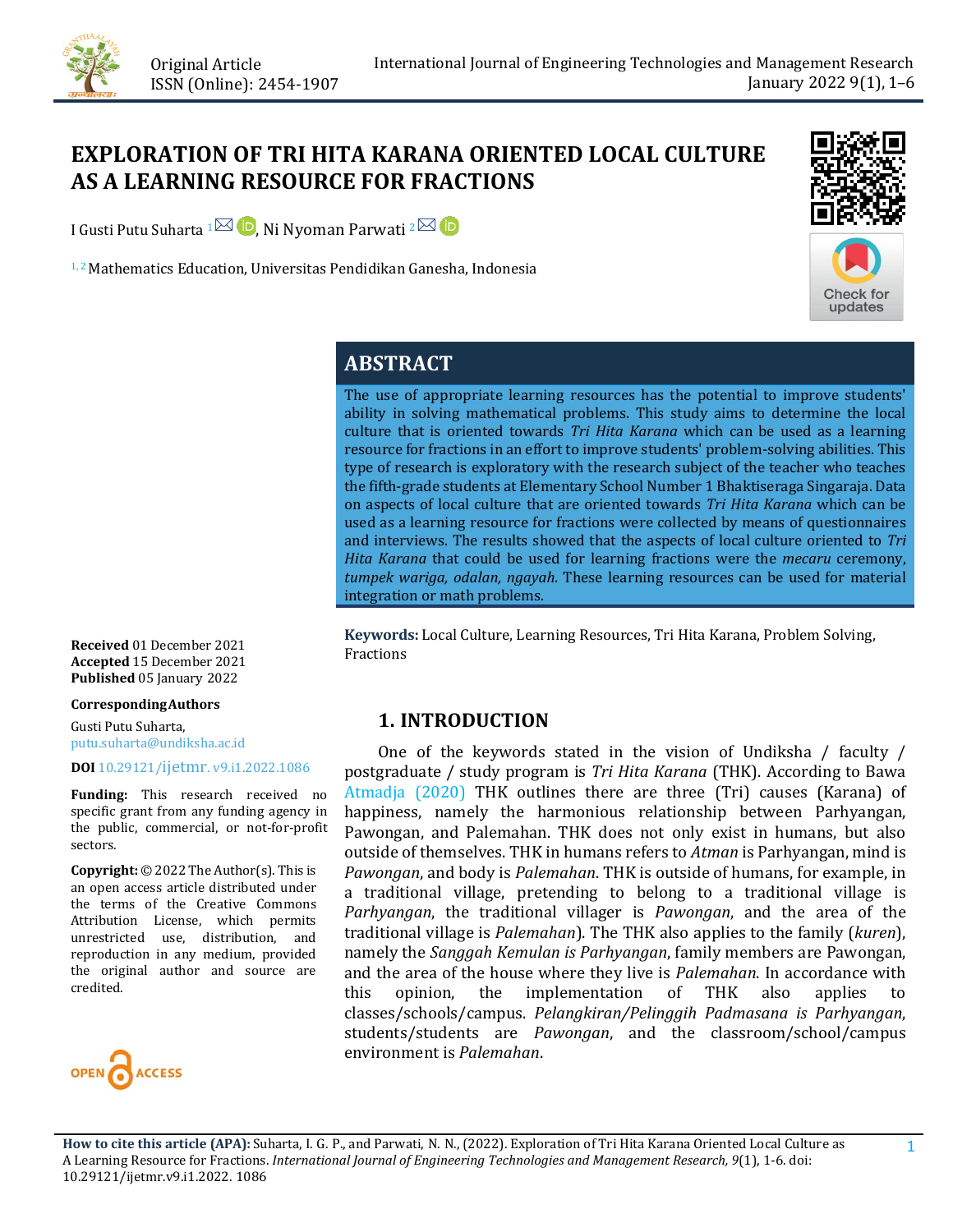Mathematical problem solving is at the core of learning mathematics. Whatever strategy or approach the teacher uses, the hope is that in the end students will be able to solve the problem. Aspects of local culture will be related to students' realworld knowledge. [Suharta and Suarjana \(2006\),](#page-4-1) [Suharta and Suarjana \(2007\).](#page-4-2) state that real-world knowledge about the context of the problem or problem situation involved is needed to see aspects of the problem including mathematical modeling, interpreting the results into the original problem. Bringing local culture into the classroom is a positive thing because students can see the link between local culture and elements of mathematics. The use of local culture that is oriented to THK as a learning resource for fractions material has the potential to develop students' problem-solving abilities. Therefore, it is very important to explore various local cultures that are THK-oriented. Therefore, this study aims to describe a local culture that is oriented to THK which can be used as a learning resource for fractions material in an effort to develop students' ability in problem solving for students of fifth Grade Elementary School Number 1 Bhaktiseraga Singaraja. Fractions material is a part of mathematics material for fifth grade elementary school students.

Mathematics learning resources are defined as anything that can be used to facilitate the learning of fractions. Aspects of local culture that are oriented towards THK, such as the *mecaru* ceremony, *odalan, tumpek wariga, tumpek kandang*, and *ngayah* have the potential to be used as learning resources for fractional.

The *Mecaru* ceremony can also be called *Butha Yadnya*, this is a ceremony to maintain harmonious relations between humans and the natural environment, while caru itself means beautiful or harmonious. *Pecaruan* itself is a *pemarisudha Bhuta Kala* and all the impurities that exist and hope that everything will disappear and become holy again. and become holy again. (https://dapobas.kemdikbud.go.id/home?show=isidata&id=955, accessed 27 August 2021)

The *Odalan* ceremony is a series of *Dewa Yadnya* ceremonies addressed to *Ida Sang Hyang Widi* at a temple or holy place. Usually, the *odalan* procession or big day is led by a holy person such as a stakeholder or priest. *Piodalan* itself comes from the word "wedal" which means "out" or "born". So, like a birthday celebration, the time of commemoration of the odalan ceremony is designated as the birthday of a temple or sacred building. The purpose of this ceremony is to create a harmonious and prosperous life in society.

*Tumpek wariga* or *Pengatag* is one of the Hindu holidays in Bali which is commemorated 25 days before the Galungan holiday which coincides with *Saniscara Kliwon Wuku Wariga*. There are several meanings contained in the holy day of Tumpek Wariga, namely as a form of worship to *Sang Hyang Sangkara* which is a manifestation of God which actually means how to maintain nature through plants so that the oxygen needs of all living things can be fulfilled.

*Tumpek Kandang* is as an insult to pets, besides that the meaning of this ceremony is as a form of gratitude to *Ida Sang Hyang Widi Wasa* for creating animals that help all the needs of human life, and is meaningful to preserve animals and increase human awareness to further improve affection for animals and their environment [Budiawan \(2018\)](#page-4-3)

Basically, *ngayah* is a tradition to help each other to help each other. *Ngayah* is an obligation for the Hindu community in Bali as the implementation of clan *karma*. *Ngayah* comes from the word "ayah, ayahan, pengayah, ngayahang" which has the meaning of being interrelated in a single unit. *Ngayah* has a larger scale than nguopin (relationships between human beings), but *ngayah* is a vertical relationship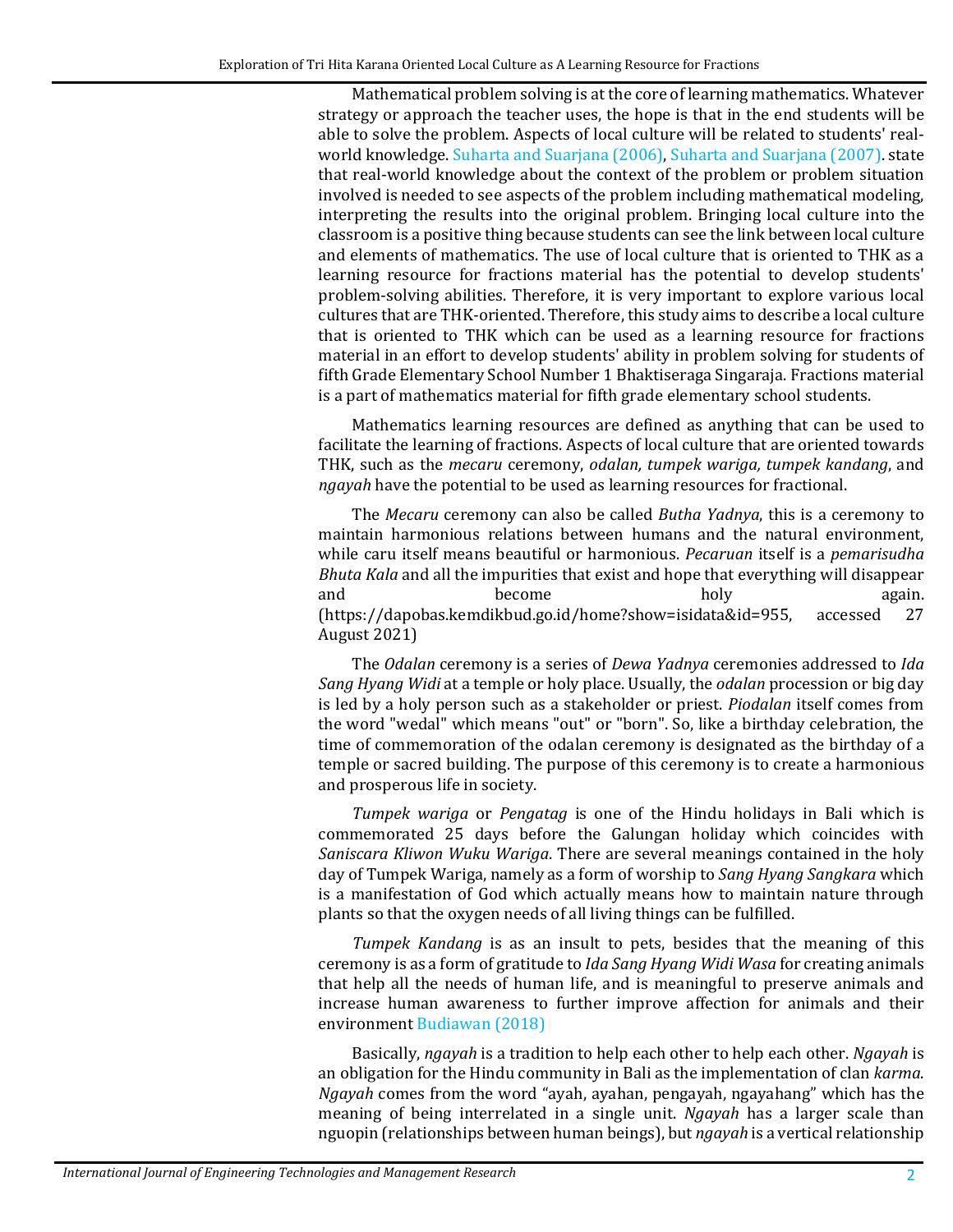with God (https://travel.tempo.co/read/1485458/tangan-ngayah-unjuk-nyatagotong-royong-dan -tolerance-citizens-bali, accessed 27 August 2021)

#### **2. RESEARCH METHODS**

This study essentially aims to describe aspects of local culture oriented THK that can be used as a learning resource for fractions in an effort to improve students' problem-solving abilities. Therefore, the type of research used is exploratory [Ross](#page-4-4)  [\(2005\).](#page-4-4)

The research subjects were the teachers of Class V SD No. 1 Bhaktiseraga Singaraja who teaches mathematics. There are 2 teachers who teach in class V, both are female sex, civil servant status, one has been teaching in class V for 5 years, while the other has only been teaching in the first semester of class V. To get more comprehensive information, then all teacher at SD No. 1 Bhaktiseraga Singaraja was involved as a respondent, but the results were confirmed to the research subject (class V teacher).

Methods of data collection using questionnaires and interviews. Questionnaires are used to describe aspects of local culture that are THK-oriented which can be used as learning resources for fractional materials, while interviews are used to verify local cultural data. The instruments used are related to data collection methods, namely questionnaires and interview guidelines. The type of questionnaire used is an open questionnaire. Interviews were conducted with fifth grade teachers, to confirm the results of the questionnaire. Furthermore, the data were analyzed descriptively, by first tabulating the data.

### **3. RESEARCH RESULTS**

Data on aspects of local culture that are THK-oriented that can be used as learning resources are shown in the following table.

| <b>Table 1 Innovative Learning Resources</b> |                           |                  |
|----------------------------------------------|---------------------------|------------------|
| <b>Subjects</b>                              | <b>Learning resources</b> | <b>Frequency</b> |
| <b>Fraction Count Operation</b>              | Mecaru,                   |                  |
|                                              | Tumpek wariga,            | 5                |
|                                              | Odalan                    | 5                |
|                                              | Ngayah                    |                  |

The results shown from the questionnaire involving 5 teachers were further confirmed to the teachers of class VA and VB. Confirmation is carried out with regard to affirming the use of THK-oriented local cultural aspects that can be used as a source of innovative learning related to the material, as well as how it can be used as a learning resource. Confirmation is done through a structured interview via video call. Aspects of local culture that are THK-oriented that can be used for learning fractions counting operation materials are the *mecaru* ceremony, *tumpek wariga, odalan, ngayah*.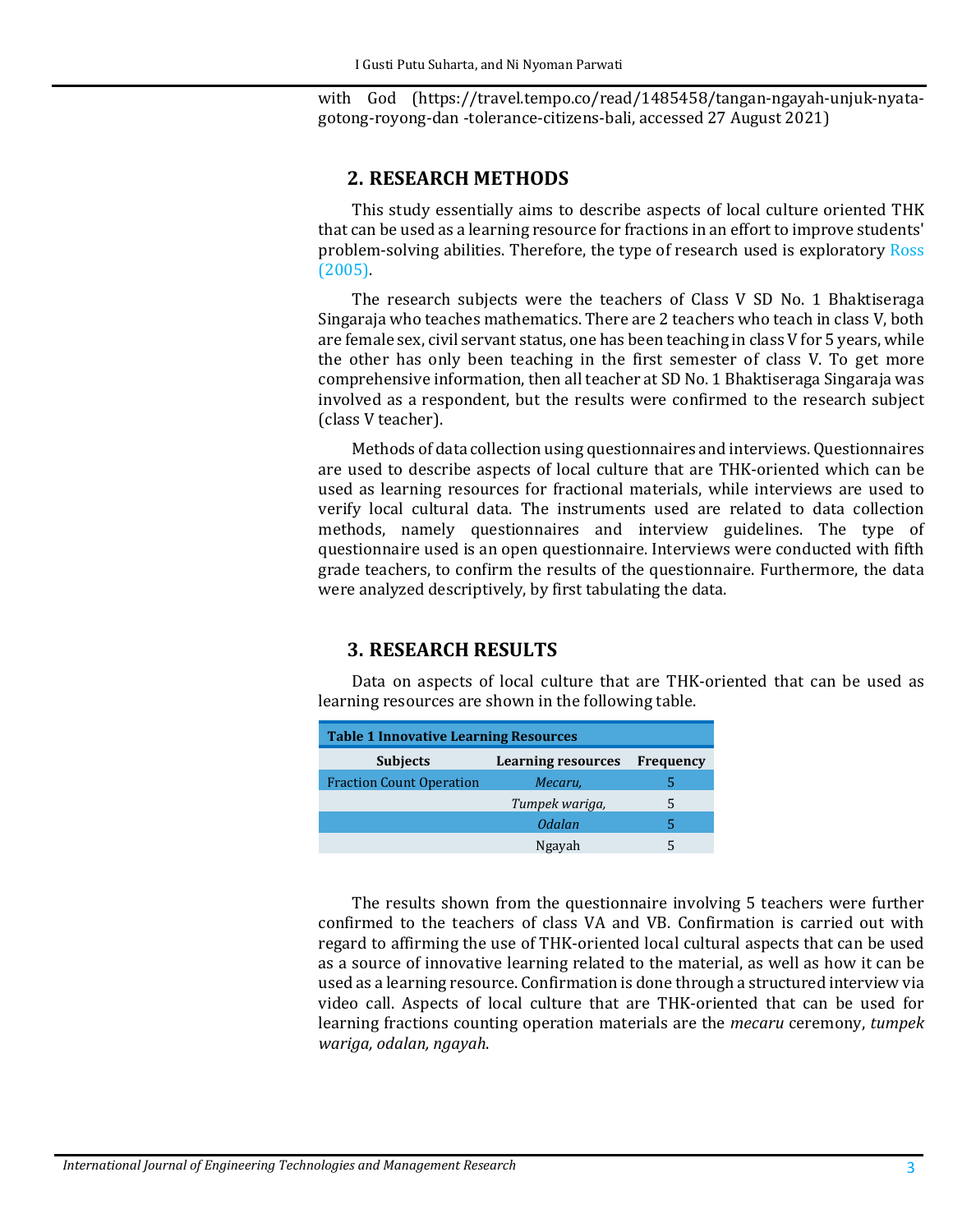# **4. DISCUSSION**

The knowledge that is expected after students learn the material for counting fractions in fifth grade elementary school is to explain and do the addition and subtraction of two fractions with different denominators. Aspects of local culture that are oriented towards THK as an innovative learning resource for fraction counting operations are the *mecaru* ceremony, *tumpek wariga*, *odalan*, and *ngayah*.

*Mecaru* is a ceremony that can be taken half or several parts of the ceremony or when making caru can be divided. The facilities in the mecaru ceremony can be used in terms of fractions, for example using 1/2 chicken from the whole chicken used for the *mecaru* ceremony, as well as the fruits used in the ceremony, fractional addition operations can be used by applying the smallest common multiple to equate the denominator.

In addition, at the mecaru ceremony, when it is associated with fractional counting, there are elements that can be linked/used in teaching fractions. For example, mother has 1 plate of rice which will be used to make *caru*, 1/2 part of it will be used to make yellow rice, 1/4 of it will be used to make brown rice. The rest is for white rice. How much rice will be used for the white color?

*Tumpek wariga* day is a ceremony to pay homage to plants. In preparation for this ceremony will use various fruits. For example, my mother went to the market to buy 1/2 kg of pine apple and 2/3 kg of guava. How many mothers buy fruit for the *tumpek wariga* ceremony? Therefore, the material for counting fractions operations can be related to learning resources oriented to *Tri Hita Karana* in the process of the *tumpek wariga* ceremony.

*Odalan* can also be used as a THK-oriented innovative learning resource. For example, my mother buys fruit to prepare odalan so she buys 2/4 kg of oranges, 1/4 kg of apples, and 1/4 kg of grapes. How many mothers buy fruit for odalan? Therefore, the material for fractional arithmetic operations can be linked to learning resources oriented to *Tri Hita Karana* in the *odalan* process.

*Ngayah* is a community activity that can be used as a THK-oriented innovative learning resource. All the people who attend the ngayah can be divided into several groups and each group is given a specific task. In addition, during the operation of counting fractions, it can also be used to determine what percentage of the participants cleared a certain location, etc.

## **5. CONCLUSIONS**

The local culture oriented to *Tri Hita Karana* that can be used as an innovative learning resource for learning fractions counting operations material, is the *mecaru*  ceremony, *tumpek wariga*, *odalan*, *ngayah*. These learning resources can be used for the development of students' abilities in solving mathematical problems.

Other researchers are advised to develop innovative learning resources by using aspects of local culture such as *mecaru*, *odalan*, *tumpek wariga*, *tumpek kandang*, *ngayah* in an effort to develop students' mathematical problem-solving abilities for the better.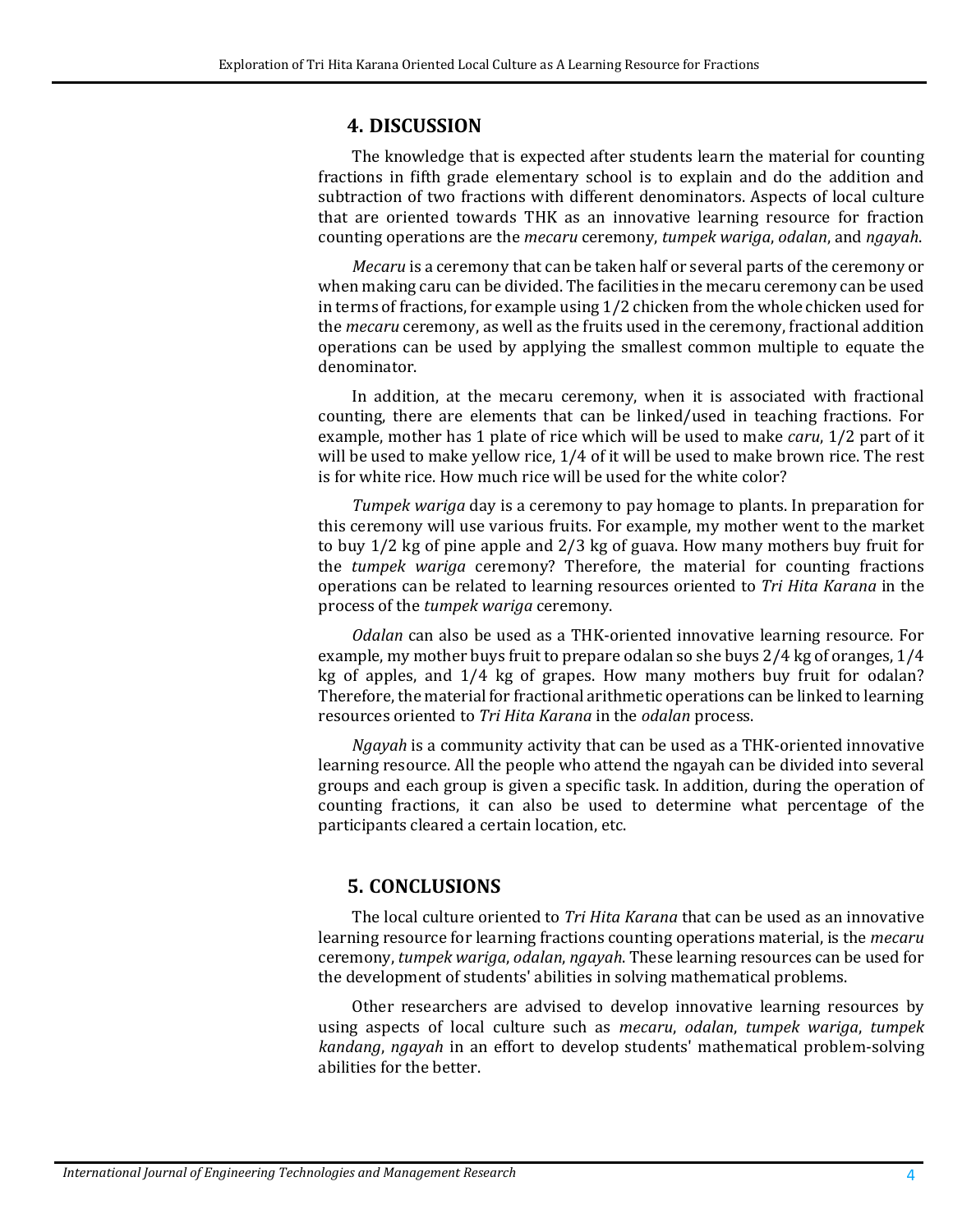#### **REFERENCES**

- <span id="page-4-0"></span>Bawa Atmadja. (2020). Postgeneric Discourse on Tri Hita Karana in Balinese Society.Depok. Rajawali Press
- <span id="page-4-3"></span>Dopang Budiawan. (2018). The Philosophical Meaning of the Tumpek Kandang Ceremony and Environmental Harmony in the Cosmos System in Sangkan Pakraman Village, Mount Karangasem. Journal of Religious Science, 1(1), pp.19-35
- Hiebert, J and Carpenter, T. (1992). Learning and Teaching With Understanding. Handbook of Research on Mathematics Teaching and Learning. New York : Macmillan Retrieved From [https://books.google.co.in/books?hl=en&lr=&id=N\\_wnDwAAQBAJ&oi=fnd](https://books.google.co.in/books?hl=en&lr=&id=N_wnDwAAQBAJ&oi=fnd&pg=PA65&dq=Learning+and+Teaching+With+Understanding.+Handbook+of+Research+on+Mathematics+Teaching+and+Learning&ots=zk0vftxFYM&sig=mf8k7_n973W6S1Ermz7ytwyfTW0&redir_esc=y#v=onepage&q=Learning%20and%20Teaching%20With%20Understanding.%20Handbook%20of%20Research%20on%20Mathematics%20Teaching%20and%20Learning&f=false) [&pg=PA65&dq=Learning+and+Teaching+With+Understanding.+Handbook](https://books.google.co.in/books?hl=en&lr=&id=N_wnDwAAQBAJ&oi=fnd&pg=PA65&dq=Learning+and+Teaching+With+Understanding.+Handbook+of+Research+on+Mathematics+Teaching+and+Learning&ots=zk0vftxFYM&sig=mf8k7_n973W6S1Ermz7ytwyfTW0&redir_esc=y#v=onepage&q=Learning%20and%20Teaching%20With%20Understanding.%20Handbook%20of%20Research%20on%20Mathematics%20Teaching%20and%20Learning&f=false) [+of+Research+on+Mathematics+Teaching+and+Learning&ots=zk0vftxFY](https://books.google.co.in/books?hl=en&lr=&id=N_wnDwAAQBAJ&oi=fnd&pg=PA65&dq=Learning+and+Teaching+With+Understanding.+Handbook+of+Research+on+Mathematics+Teaching+and+Learning&ots=zk0vftxFYM&sig=mf8k7_n973W6S1Ermz7ytwyfTW0&redir_esc=y#v=onepage&q=Learning%20and%20Teaching%20With%20Understanding.%20Handbook%20of%20Research%20on%20Mathematics%20Teaching%20and%20Learning&f=false) [M&sig=mf8k7\\_n973W6S1Ermz7ytwyfTW0&redir\\_esc=y#v=onepage&q=L](https://books.google.co.in/books?hl=en&lr=&id=N_wnDwAAQBAJ&oi=fnd&pg=PA65&dq=Learning+and+Teaching+With+Understanding.+Handbook+of+Research+on+Mathematics+Teaching+and+Learning&ots=zk0vftxFYM&sig=mf8k7_n973W6S1Ermz7ytwyfTW0&redir_esc=y#v=onepage&q=Learning%20and%20Teaching%20With%20Understanding.%20Handbook%20of%20Research%20on%20Mathematics%20Teaching%20and%20Learning&f=false) [earning%20and%20Teaching%20With%20Understanding.%20Handbook](https://books.google.co.in/books?hl=en&lr=&id=N_wnDwAAQBAJ&oi=fnd&pg=PA65&dq=Learning+and+Teaching+With+Understanding.+Handbook+of+Research+on+Mathematics+Teaching+and+Learning&ots=zk0vftxFYM&sig=mf8k7_n973W6S1Ermz7ytwyfTW0&redir_esc=y#v=onepage&q=Learning%20and%20Teaching%20With%20Understanding.%20Handbook%20of%20Research%20on%20Mathematics%20Teaching%20and%20Learning&f=false) [%20of%20Research%20on%20Mathematics%20Teaching%20and%20Le](https://books.google.co.in/books?hl=en&lr=&id=N_wnDwAAQBAJ&oi=fnd&pg=PA65&dq=Learning+and+Teaching+With+Understanding.+Handbook+of+Research+on+Mathematics+Teaching+and+Learning&ots=zk0vftxFYM&sig=mf8k7_n973W6S1Ermz7ytwyfTW0&redir_esc=y#v=onepage&q=Learning%20and%20Teaching%20With%20Understanding.%20Handbook%20of%20Research%20on%20Mathematics%20Teaching%20and%20Learning&f=false) [arning&f=false](https://books.google.co.in/books?hl=en&lr=&id=N_wnDwAAQBAJ&oi=fnd&pg=PA65&dq=Learning+and+Teaching+With+Understanding.+Handbook+of+Research+on+Mathematics+Teaching+and+Learning&ots=zk0vftxFYM&sig=mf8k7_n973W6S1Ermz7ytwyfTW0&redir_esc=y#v=onepage&q=Learning%20and%20Teaching%20With%20Understanding.%20Handbook%20of%20Research%20on%20Mathematics%20Teaching%20and%20Learning&f=false)
- <span id="page-4-4"></span>Kenneth N. Ross. (2005). Quantitative research methods in educational planning. Paris : International Institute for Educational Palnning/UNESCO
- Ministry of Education and Culture (2018). Teacher's Book Enjoys Learning Mathematics in Elementary/MI Class V. Jakarta : Ministry of Education and Culture.
- Novotna. (2000). "Students' Levels of Understanding of Word Problems". Paper presented at ICME-9, July 31 - August 6, 2000. Tokyo : - Retrieved from [https://link.springer.com/chapter/10.1007%2F1-4020-7910-9\\_43](https://link.springer.com/chapter/10.1007%2F1-4020-7910-9_43)
- Permendikbud No. 24 of (2016) concerning Core Competencies and Basic Competencies of Lessons in the 2013 Curriculum.
- Saliman. (2007). Application of Culture-Based Learning as an Effort to Improve the Quality of Learning in Lesson Planning Courses. Paper presented at the National Seminar on Learning Innovation, with the theme: "Improving the Professionalism of Prospective Teachers and Teachers through Innovation"Learning". Jakarta.
- Sardjiyo and Paulina Pannen. (2005). Culture-Based Learning : Learning Innovation Model and Implementation of Competency-Based Curriculum. Journal of Education.6(2) : 83-98
- <span id="page-4-1"></span>Suharta and Suarjana. (2006). Development of Realistic Mathematics Learning Tools for Elementary School Students Oriented to Problem Solving, Reasoning, and Communication. The Research Report (Phase I) was not published. Singaraja : Undiksha
- <span id="page-4-2"></span>Suharta and Suarjana. (2007). Development of Realistic Mathematics Learning Tools for Elementary School Students Oriented to Problem Solving, Reasoning, and Communication. The Research Report (Phase II) was not published. Singaraja : Undiksha